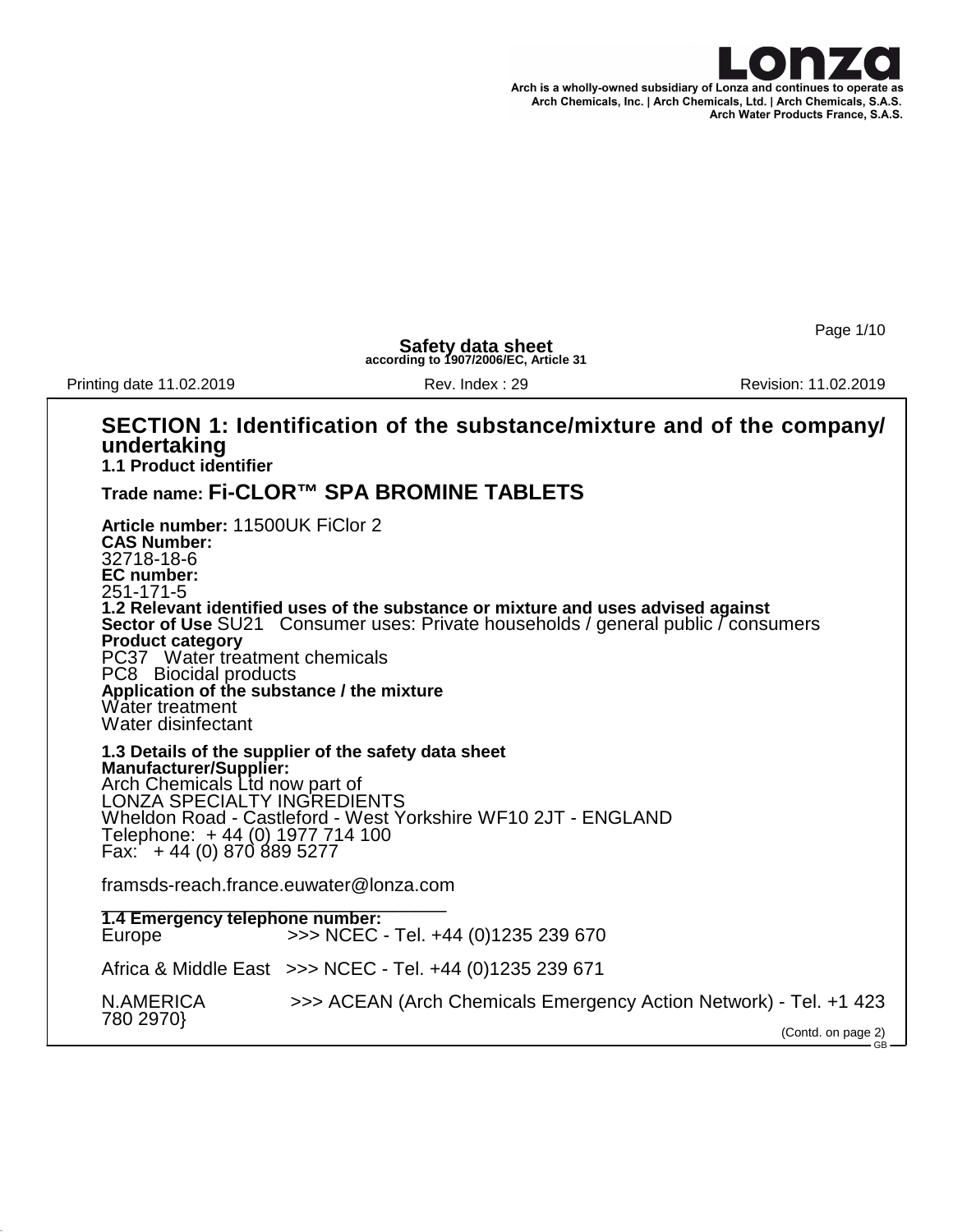Printing date 11.02.2019 **Rev. Index : 29** Rev. Index : 29 Revision: 11.02.2019

(Contd. of page 1)

# **Trade name: Fi-CLOR™ SPA BROMINE TABLETS**

CALL A LOCAL NATIONAL POISON CONTROL UNIT FOR UK CONTACT NCEC Tel 01865 407 333

| <b>SECTION 2: Hazards identification</b><br>2.1 Classification of the substance or mixture<br>Classification according to Regulation (EC) No 1272/2008                                                                                                                                                                                      |
|---------------------------------------------------------------------------------------------------------------------------------------------------------------------------------------------------------------------------------------------------------------------------------------------------------------------------------------------|
| GHS05 corrosion                                                                                                                                                                                                                                                                                                                             |
| Skin Corr. 1B H314 Causes severe skin burns and eye damage.                                                                                                                                                                                                                                                                                 |
| <b>L</b> GHS09 environment                                                                                                                                                                                                                                                                                                                  |
| Aquatic Acute 1 H400 Very toxic to aquatic life.                                                                                                                                                                                                                                                                                            |
| GHS07                                                                                                                                                                                                                                                                                                                                       |
| Acute Tox. 4 H302 Harmful if swallowed.<br>Skin Sens. 1 H317 May cause an allergic skin reaction.                                                                                                                                                                                                                                           |
| 2.2 Label elements<br>Labelling according to Regulation (EC) No 1272/2008<br>The substance is classified and labelled according to the CLP regulation.<br><b>Hazard pictograms</b>                                                                                                                                                          |
| GHS05 GHS07 GHS09                                                                                                                                                                                                                                                                                                                           |
| <b>Signal word Danger</b>                                                                                                                                                                                                                                                                                                                   |
| Hazard-determining components of labelling:<br>bromochloro-5,5-dimethylimidazolidine-2,4-dione<br><b>Hazard statements</b><br>H302 Harmful if swallowed.<br>H314 Causes severe skin burns and eye damage.<br>H317 May cause an allergic skin reaction.<br>H400 Very toxic to aquatic life.<br>Precautionary statements                      |
| P <sub>101</sub><br>If medical advice is needed, have product container or label at hand.<br>P <sub>102</sub><br>Keep out of reach of children.<br>Read label before use.<br>P <sub>103</sub><br>Do not breathe dust/fume/gas/mist/vapours/spray.<br>P260<br>P264<br>Wash hands thoroughly affer handling.                                  |
| P270<br>Do not eat, drink or smoke when using this product.<br>P273<br>Avoid release to the environment.<br>P280 Wear protective gloves/protective clothing/eye protection/face protection.<br>P301+P312 IF SWALLOWED: Call a POISON CENTER/doctor if you feel unwell.<br>P301+P330+P331 IF SWALLOWED: Rinse mouth. Do NOT induce vomiting. |
| (Contd. on page 3)<br>GB                                                                                                                                                                                                                                                                                                                    |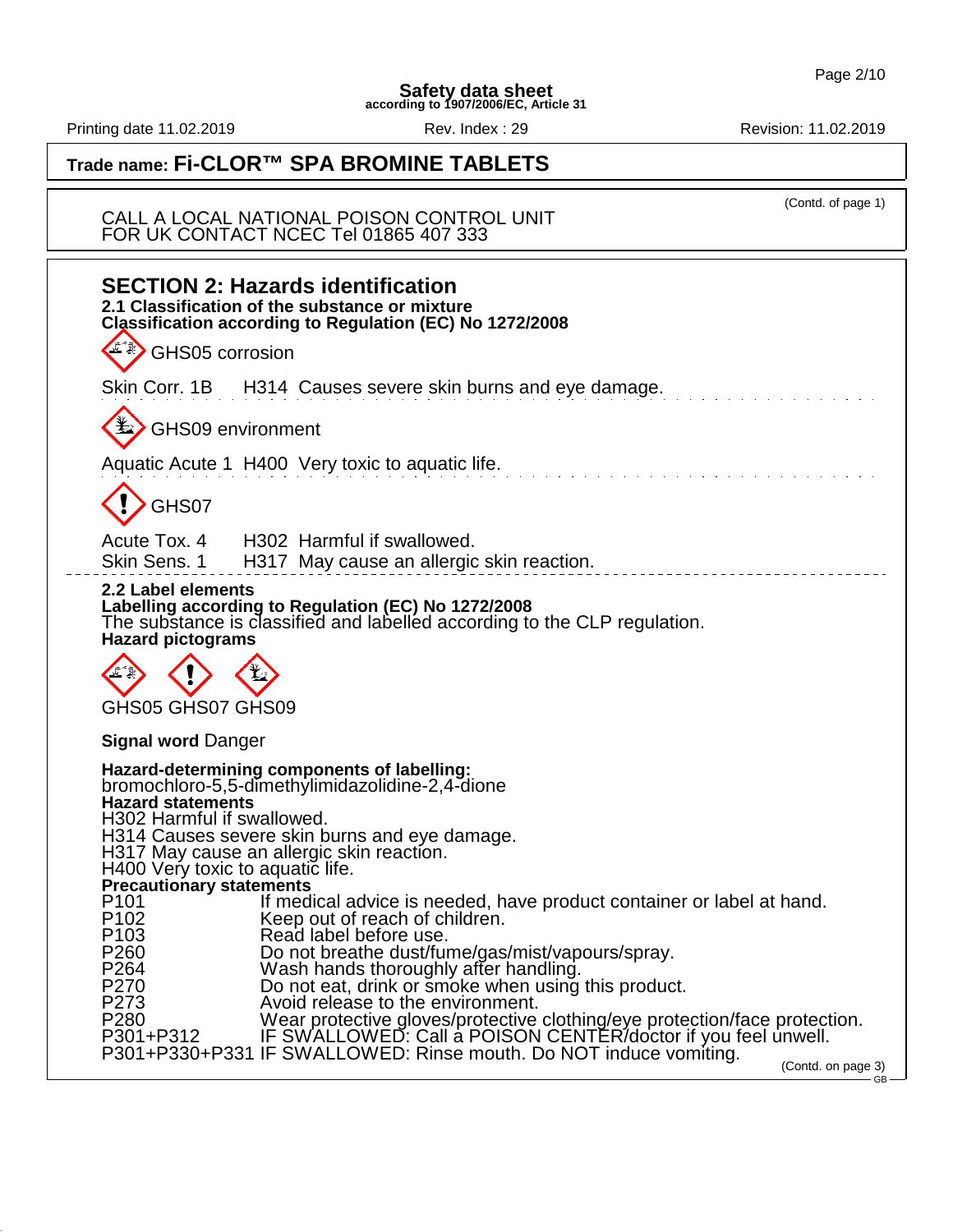Printing date 11.02.2019 **Rev. Index : 29 Revision: 11.02.2019** Revision: 11.02.2019

## **Trade name: Fi-CLOR™ SPA BROMINE TABLETS**

|                                           | (Contd. of page 2)                                                                         |  |  |  |  |
|-------------------------------------------|--------------------------------------------------------------------------------------------|--|--|--|--|
| P310                                      | Immediately call a POISON CENTER/doctor.                                                   |  |  |  |  |
|                                           | P303+P361+P353 IF ON SKIN (or hair): Take off immediately all contaminated clothing. Rinse |  |  |  |  |
|                                           | skin with water [or shower].                                                               |  |  |  |  |
| P304+P340                                 | IF INHALED: Remove person to fresh air and keep comfortable for                            |  |  |  |  |
|                                           | breathing.                                                                                 |  |  |  |  |
|                                           | P305+P351+P338 IF IN EYES: Rinse cautiously with water for several minutes. Remove         |  |  |  |  |
|                                           | contact lenses, if present and easy to do. Continue rinsing.                               |  |  |  |  |
| P362+P364                                 | Take off contaminated clothing and wash it before reuse.                                   |  |  |  |  |
| P333+P313                                 | If skin irritation or rash occurs: Get medical advice/attention.                           |  |  |  |  |
| P321                                      | Specific treatment (see on this label).                                                    |  |  |  |  |
| P363                                      | Wash contaminated clothing before reuse.                                                   |  |  |  |  |
| P405                                      | Store locked up.                                                                           |  |  |  |  |
| P <sub>501</sub>                          | Dispose of contents/container to special treatment scheme according to                     |  |  |  |  |
|                                           | official regulations.                                                                      |  |  |  |  |
| <b>Additional information:</b>            |                                                                                            |  |  |  |  |
|                                           | EUH031 Contact with acids liberates toxic gas.                                             |  |  |  |  |
|                                           |                                                                                            |  |  |  |  |
| 2.3 Other hazards                         |                                                                                            |  |  |  |  |
| <b>Results of PBT and vPvB assessment</b> |                                                                                            |  |  |  |  |
| <b>PBT:</b> Not applicable.               |                                                                                            |  |  |  |  |
| vPvB: Not applicable.                     |                                                                                            |  |  |  |  |

### **SECTION 3: Composition/information on ingredients**

**3.1 Chemical characterisation: Substances CAS No. Description:** 32718-18-6 bromochloro-5,5-dimethylimidazolidine-2,4-dione **Identification number(s): EC number:** 251-171-5

**Dangerous components:** Void

### **SECTION 4: First aid measures**

#### **4.1 Description of first aid measures**

**General information** Take affected persons out into the fresh air. Immediately remove any clothing soiled by the product. Symptoms of poisoning may even occur after several hours; therefore medical observation for at least 48 hours after the accident. **After inhalation** Supply fresh air and to be sure call for a doctor. In case of unconsciousness place patient stably in side position for transportation. **After skin contact** Immediately wash with water and soap and rinse thoroughly. Immediately rinse with water. **After eye contact** Rinse opened eye for several minutes (15) under running water. Then consult a doctor. **After swallowing** Call for a doctor immediately. Drink plenty of water and provide fresh air. Call for a doctor immediately. **4.2 Most important symptoms and effects, both acute and delayed** No further relevant information available.

(Contd. on page 4) GB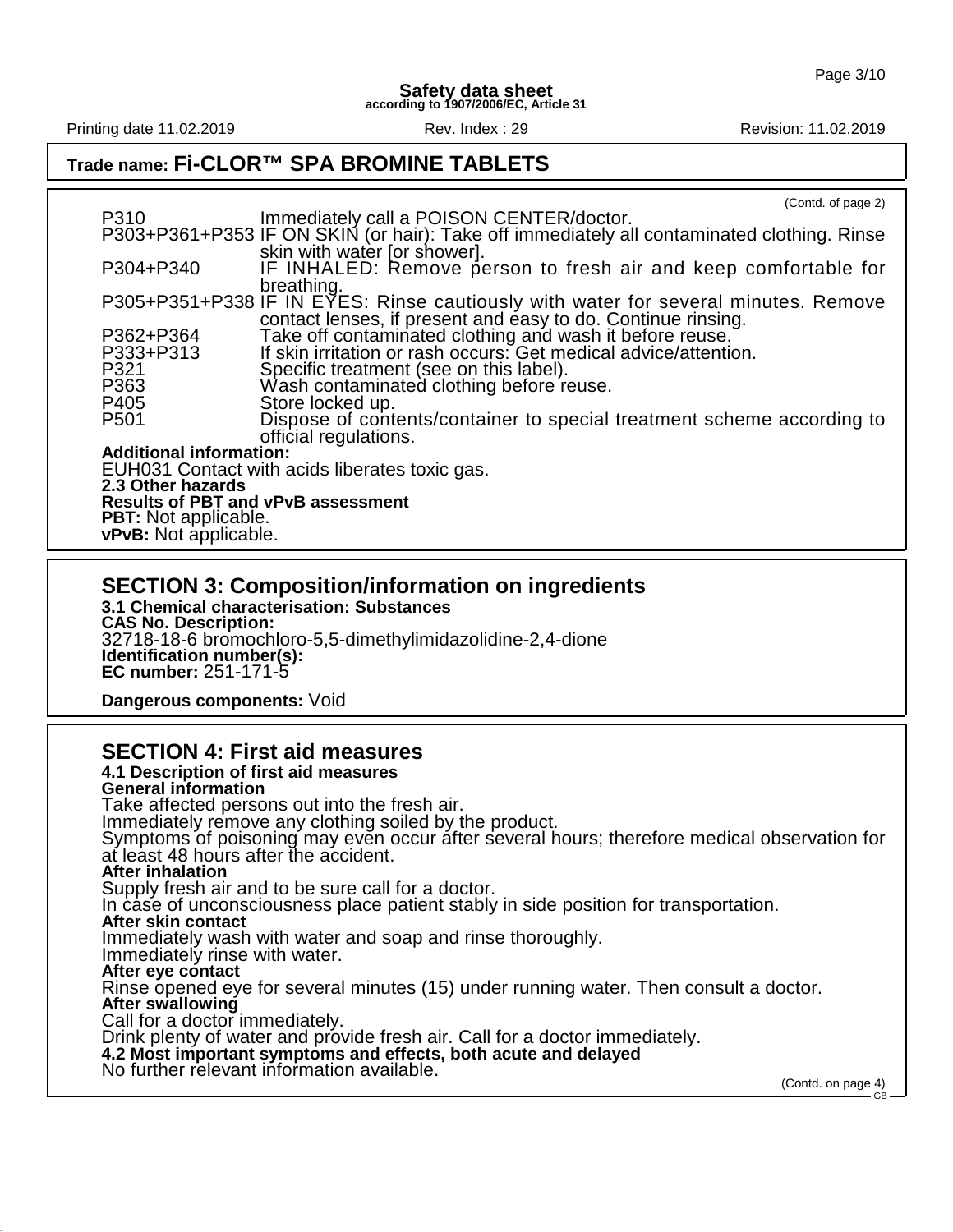Printing date 11.02.2019 **Review Rev. Index : 29 Revision: 11.02.2019** Revision: 11.02.2019

(Contd. of page 3)

# **Trade name: Fi-CLOR™ SPA BROMINE TABLETS**

**4.3 Indication of any immediate medical attention and special treatment needed** No further relevant information available.

### **SECTION 5: Firefighting measures**

**5.1 Extinguishing media**

**Suitable extinguishing agents**

CO2, powder or water spray. Fight larger fires with water spray.

Use fire extinguishing methods suitable to surrounding conditions.

**5.2 Special hazards arising from the substance or mixture**

During heating or in case of fire poisonous gases are produced.

**5.3 Advice for firefighters**

**Protective equipment:** Mount respiratory protective device.

**Additional information** Cool endangered receptacles with water spray.

### **SECTION 6: Accidental release measures**

**6.1 Personal precautions, protective equipment and emergency procedures** Mount respiratory protective device. Wear protective equipment. Keep unprotected persons away. **6.2 Environmental precautions:** Keep contaminated washing water and dispose of appropriately. Do not allow product to reach sewage system or any water course. Inform respective authorities in case of seepage into water course or sewage system. Do not allow to enter sewers/ surface or ground water. **6.3 Methods and material for containment and cleaning up:** Use neutralising agent. Dispose contaminated material as waste according to item 13. Ensure adequate ventilation. **6.4 Reference to other sections** See Section 7 for information on safe handling See Section 8 for information on personal protection equipment. See Section 13 for disposal information.

## **SECTION 7: Handling and storage**

**7.1 Precautions for safe handling** Thorough dedusting. Ensure good ventilation/exhaustion at the workplace.

#### **Handling**

DO NOT MIX WITH OTHER PRODUCTS DO NOT DISSOLVE BEFORE USE

**Information about fire - and explosion protection:**

Substance/product is oxidising when dry. Substance/product can reduce the ignition temperature of flammable substances. Keep respiratory protective device available.

(Contd. on page 5)

GB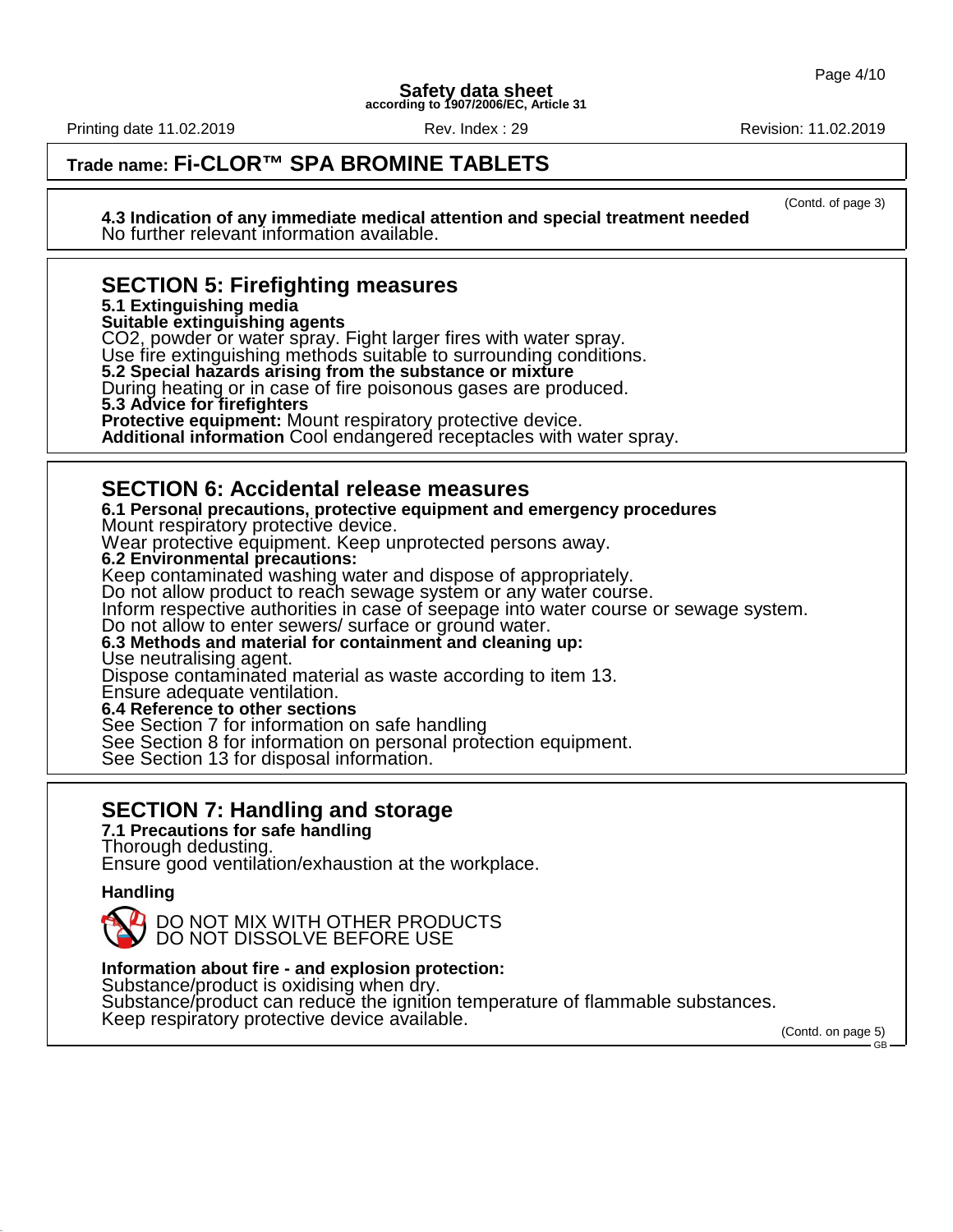Printing date 11.02.2019 **Review Rev. Index : 29 Revision: 11.02.2019** Revision: 11.02.2019

# **Trade name: Fi-CLOR™ SPA BROMINE TABLETS**

(Contd. of page 4)

GB

**7.2 Conditions for safe storage, including any incompatibilities Storage**

**Requirements to be met by storerooms and receptacles:**

Store only in unopened original receptacles.

**Information about storage in one common storage facility:**

Store away from flammable substances.

Store away from reducing agents.

Do not store together with acids.

**Further information about storage conditions:** Keep receptacle tightly sealed.

**7.3 Specific end use(s)** No further relevant information available.

#### **SECTION 8: Exposure controls/personal protection**

**Additional information about design of technical facilities:** No further data; see item 7.

**8.1 Control parameters**

**Ingredients with limit values that require monitoring at the workplace:** Not required. **Additional information:** The lists valid during the making were used as basis.

**8.2 Exposure controls**

**Personal protective equipment**

**General protective and hygienic measures**

Keep away from foodstuffs, beverages and feed.

Immediately remove all soiled and contaminated clothing

Wash hands before breaks and at the end of work.

Avoid contact with the eyes and skin.

#### **Respiratory protection:**

In case of brief exposure or low pollution use respiratory filter device. In case of intensive or longer exposure use self-contained respiratory protective device. **Protection of hands:**



Protective gloves.

The glove material has to be impermeable and resistant to the product/ the substance/ the preparation.

Due to missing tests no recommendation to the glove material can be given for the product/ the preparation/ the chemical mixture.

Selection of the glove material on consideration of the penetration times, rates of diffusion and the degradation

#### **Material of gloves**

Nitrile rubber, NBR

The selection of the suitable gloves does not only depend on the material, but also on further marks of quality and varies from manufacturer to manufacturer.

#### **Penetration time of glove material**

> 480 min

The exact break trough time has to be found out by the manufacturer of the protective gloves and has to be observed. (Contd. on page 6)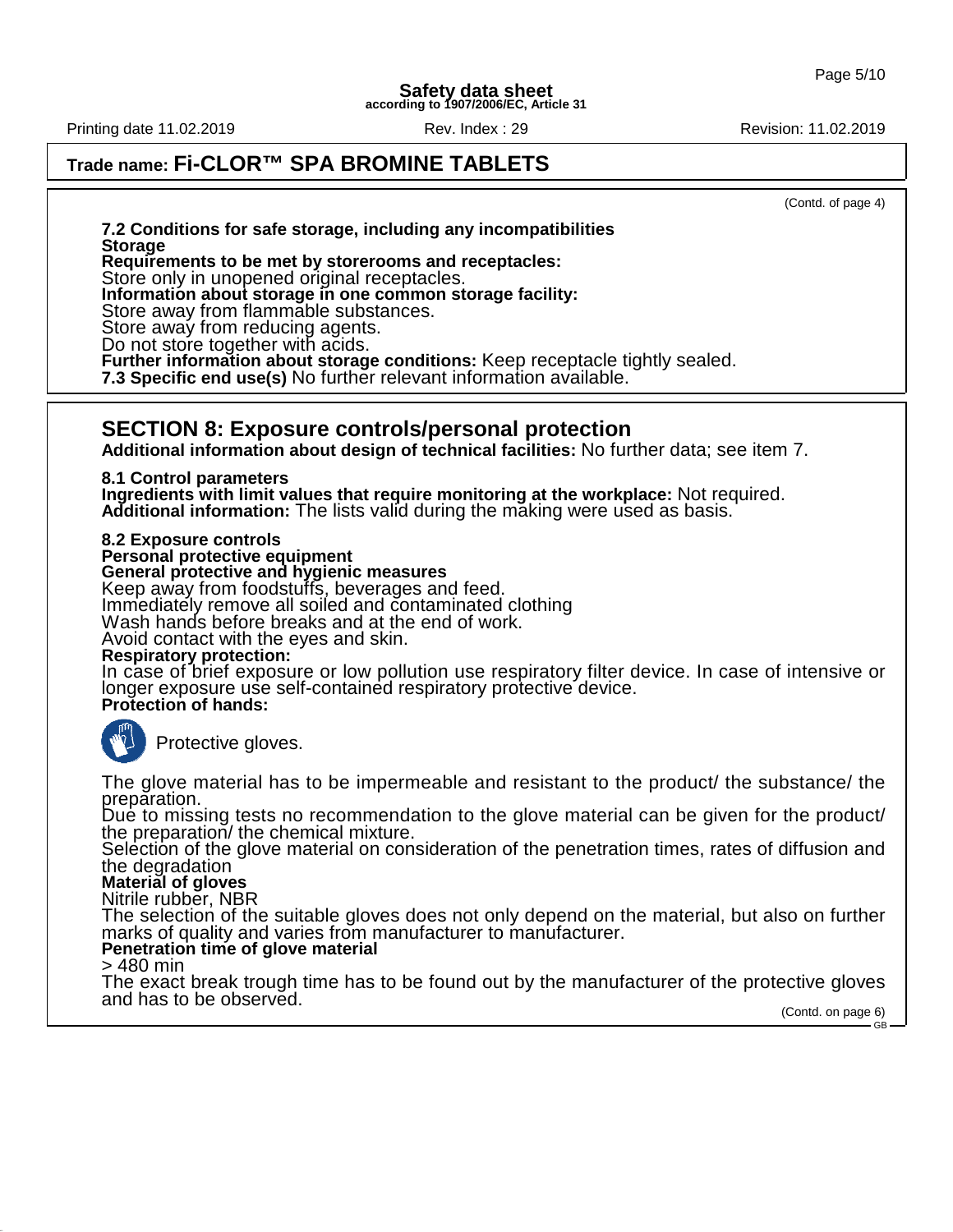Printing date 11.02.2019 **Rev. Index : 29** Rev. Index : 29 Revision: 11.02.2019

**Eye protection:**

# **Trade name: Fi-CLOR™ SPA BROMINE TABLETS**

(Contd. of page 5)

Tightly sealed goggles.

| <b>SECTION 9: Physical and chemical properties</b><br>9.1 Information on basic physical and chemical properties<br><b>General Information</b> |                                                                                  |  |
|-----------------------------------------------------------------------------------------------------------------------------------------------|----------------------------------------------------------------------------------|--|
| Appearance:<br>Form:<br>Colour:<br>Odour:<br><b>Odour threshold:</b>                                                                          | <b>Tablets</b><br>Whitish<br>Characteristic<br>Not determined.                   |  |
| pH-value:                                                                                                                                     | 3.6                                                                              |  |
| <b>Change in condition</b><br><b>Melting point/freezing point:</b><br>Initial boiling point and boiling range: $\times$ $\mathbb C$           | 135 °C                                                                           |  |
| <b>Flash point:</b>                                                                                                                           | Not applicable                                                                   |  |
| <b>Flammability (solid, gaseous)</b>                                                                                                          | Product is not flammable.                                                        |  |
| <b>Decomposition temperature:</b>                                                                                                             | 160-170 ℃                                                                        |  |
| Auto-ignition temperature:                                                                                                                    | Not determined.                                                                  |  |
| <b>Explosive properties:</b>                                                                                                                  | Product does not present an explosion hazard.                                    |  |
| <b>Explosion limits:</b><br>Lower:<br>Upper:                                                                                                  | Not determined.<br>Not determined.                                               |  |
| Vapour pressure at 20 °C:                                                                                                                     | Non applicable hPa                                                               |  |
| Density at 20 °C:<br><b>Relative density</b><br>Vapour density<br><b>Evaporation rate</b>                                                     | $1.5$ g/cm <sup>3</sup><br>Not determined.<br>Not applicable.<br>Not applicable. |  |
| <b>Solubility in / Miscibility with</b><br>Water at $25 \, \text{C}$ :                                                                        | $4$ g/l                                                                          |  |
| Partition coefficient: n-octanol/water:                                                                                                       | Not determined.                                                                  |  |
| <b>Viscosity:</b><br>dynamic:<br>kinematic:                                                                                                   | Not applicable.<br>Not applicable.                                               |  |
| <b>Solids content:</b><br>9.2 Other information                                                                                               | 100.0%<br>No further relevant information available.<br>GB-                      |  |

(Contd. on page 7)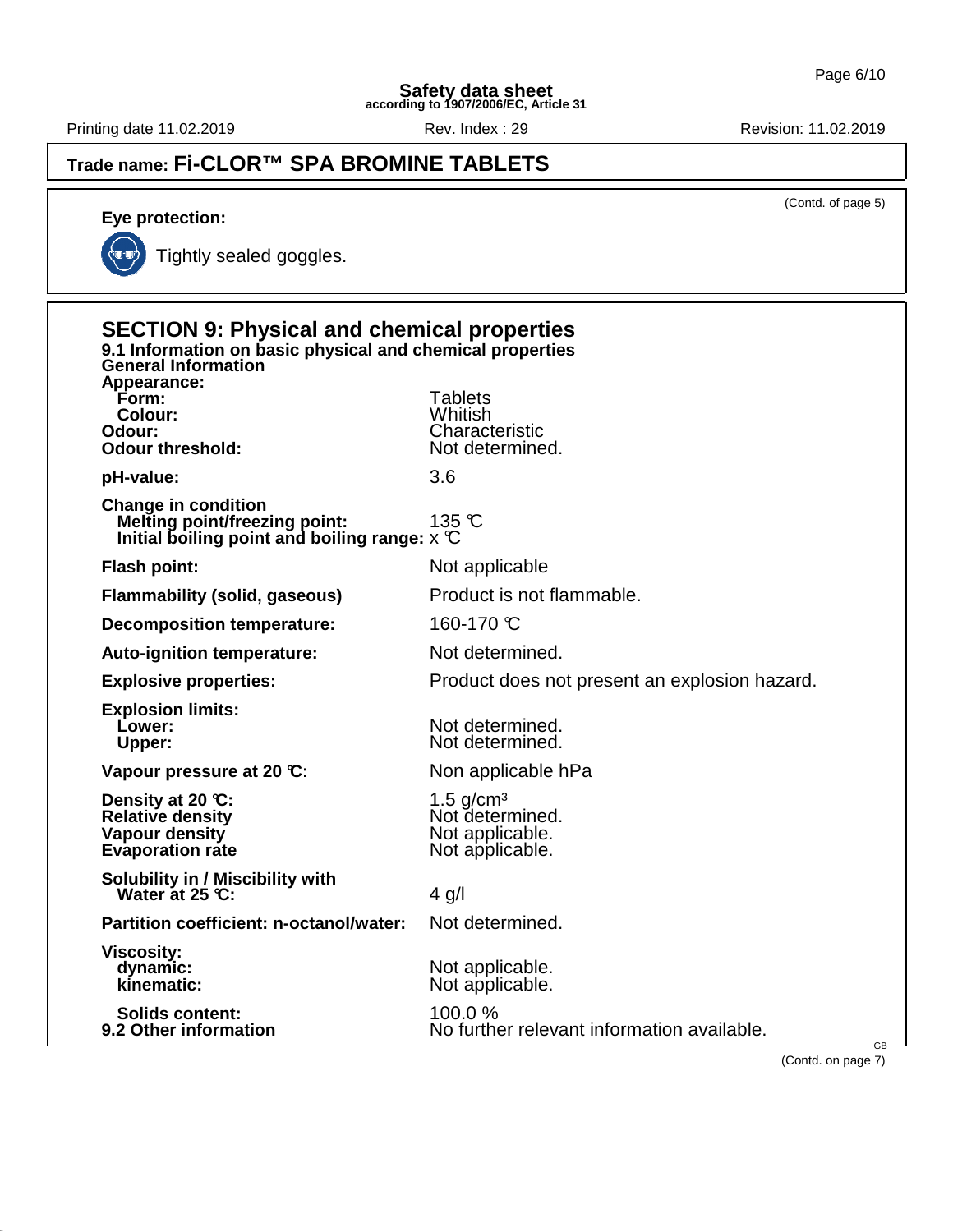Printing date 11.02.2019 **Review Rev. Index : 29 Revision: 11.02.2019** Revision: 11.02.2019

### **Trade name: Fi-CLOR™ SPA BROMINE TABLETS**

(Contd. of page 6)

#### **SECTION 10: Stability and reactivity 10.1 Reactivity** No further relevant information available. **10.2 Chemical stability Thermal decomposition / conditions to be avoided:** No decomposition if used according to specifications. **10.3 Possibility of hazardous reactions** Reacts with strong oxidizing agents Reacts with alcohols, amines, aqueous acids and alkalis Reacts with flammable substances **10.4 Conditions to avoid** No further relevant information available. **10.5 Incompatible materials:** No further relevant information available. **10.6 Hazardous decomposition products:** Hydrohalogens Bromine Poisonous gases/vapours **SECTION 11: Toxicological information 11.1 Information on toxicological effects Acute toxicity** Harmful if swallowed. **LD/LC50 values relevant for classification: CAS: 32718-18-6 bromochloro-5,5-dimethylimidazolidine-2,4-dione** Oral LD50 1,500 mg/kg (rat) Dermal LD50 >2,000 mg/kg (rabbit) **Primary irritant effect: Skin corrosion/irritation** Causes severe skin burns and eye damage. **Serious eye damage/irritation** Causes severe skin burns and eye damage. **Respiratory or skin sensitisation** May cause an allergic skin reaction. **CMR effects (carcinogenity, mutagenicity and toxicity for reproduction) Germ cell mutagenicity** Based on available data, the classification criteria are not met. **Carcinogenicity** Based on available data, the classification criteria are not met. **Reproductive toxicity** Based on available data, the classification criteria are not met. **STOT-single exposure** Based on available data, the classification criteria are not met. **STOT-repeated exposure** Based on available data, the classification criteria are not met. **Aspiration hazard** Based on available data, the classification criteria are not met. **SECTION 12: Ecological information 12.1 Toxicity Aquatic toxicity: CAS: 32718-18-6 bromochloro-5,5-dimethylimidazolidine-2,4-dione** Oral  $|CC50 - 96$  hrs  $|0.46$  mg/l (bluegill sunfish)

0.4 mg/l (rainbow trout)

LC50 - 48 hrs (static)  $(0.75 \text{ mg/II})$  (daphnia magna)

(Contd. on page 8) GB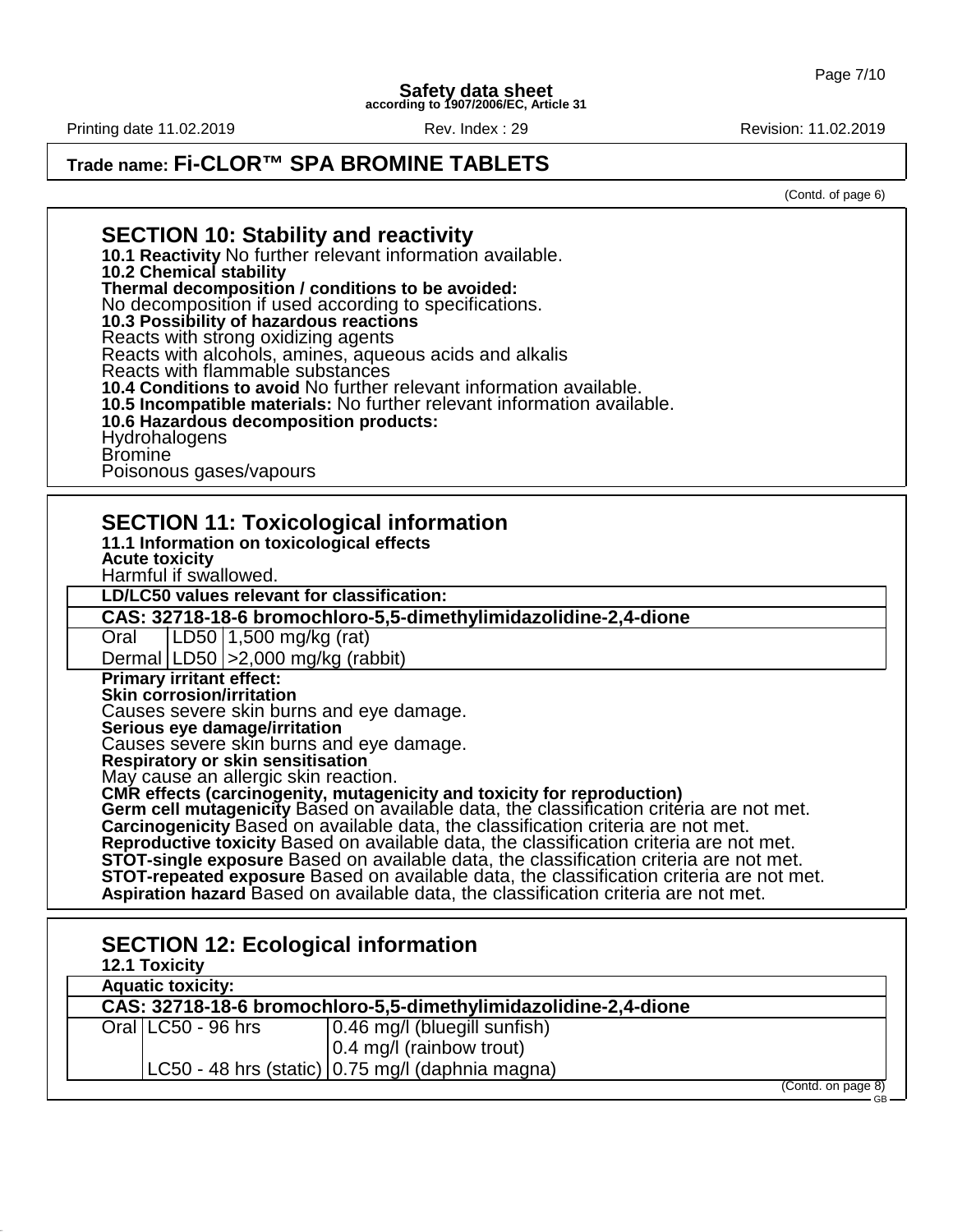Printing date 11.02.2019 **Rev. Index : 29** Rev. Index : 29 Revision: 11.02.2019

# **Trade name: Fi-CLOR™ SPA BROMINE TABLETS**

(Contd. of page 7)

| LD50                                                                                                                                                                                                                                                                                                                                                                                                                                                                                                                                                                                                                                                                                                                                                                                                                    | <u>Comu or page</u> 1)<br>1,839 mg/kg (bobwhite quail)                                                                                                                          |
|-------------------------------------------------------------------------------------------------------------------------------------------------------------------------------------------------------------------------------------------------------------------------------------------------------------------------------------------------------------------------------------------------------------------------------------------------------------------------------------------------------------------------------------------------------------------------------------------------------------------------------------------------------------------------------------------------------------------------------------------------------------------------------------------------------------------------|---------------------------------------------------------------------------------------------------------------------------------------------------------------------------------|
| 12.2 Persistence and degradability No further relevant information available.<br>12.3 Bioaccumulative potential No further relevant information available.<br>12.4 Mobility in soil No further relevant information available.<br><b>Ecotoxical effects:</b><br><b>Remark:</b> Very toxic for fish<br><b>Additional ecological information:</b><br><b>General notes:</b><br>Do not allow product to reach ground water, water course or sewage system.<br>Must not reach sewage water or drainage ditch undiluted or unneutralised.<br>Danger to drinking water if even small quantities leak into the ground.<br>Very toxic for aquatic organisms<br>12.5 Results of PBT and vPvB assessment<br>PBT: Not applicable.<br>vPvB: Not applicable.<br>12.6 Other adverse effects No further relevant information available. | Water hazard class 2 (German Regulation) (Assessment by list): hazardous for water.                                                                                             |
| <b>SECTION 13: Disposal considerations</b><br>13.1 Waste treatment methods<br>Recommendation<br>Must be specially treated adhering to official regulations.<br>system.<br>Uncleaned packaging:<br>Recommendation: Disposal must be made according to official regulations.                                                                                                                                                                                                                                                                                                                                                                                                                                                                                                                                              | Must not be disposed together with household garbage. Do not allow product to reach sewage<br>Recommended cleansing agents: Water, if necessary together with cleansing agents. |
| <b>SECTION 14: Transport information</b>                                                                                                                                                                                                                                                                                                                                                                                                                                                                                                                                                                                                                                                                                                                                                                                |                                                                                                                                                                                 |
| 14.1 UN-Number<br>ADR, IMDG, IATA                                                                                                                                                                                                                                                                                                                                                                                                                                                                                                                                                                                                                                                                                                                                                                                       | <b>UN3085</b>                                                                                                                                                                   |
| 14.2 UN proper shipping name<br><b>ADR</b>                                                                                                                                                                                                                                                                                                                                                                                                                                                                                                                                                                                                                                                                                                                                                                              | 3085 OXIDIZING SOLID, CORROSIVE, N.O.S.                                                                                                                                         |
|                                                                                                                                                                                                                                                                                                                                                                                                                                                                                                                                                                                                                                                                                                                                                                                                                         | (bromochloro-5,5-dimethylimidazolidine-2,4-<br>dione), ENVIRONMENTALLY HAZARDOUS                                                                                                |
| <b>IMDG</b>                                                                                                                                                                                                                                                                                                                                                                                                                                                                                                                                                                                                                                                                                                                                                                                                             | <u>OXIDIZING SOLID, CORROSIVE, N.O.S., </u><br><b>MARINE POLLUTANT</b>                                                                                                          |
| <b>IATA</b>                                                                                                                                                                                                                                                                                                                                                                                                                                                                                                                                                                                                                                                                                                                                                                                                             | OXIDIZING SOLID, CORROSIVE, N.O.S.                                                                                                                                              |
| 14.3 Transport hazard class(es)<br><b>ADR</b>                                                                                                                                                                                                                                                                                                                                                                                                                                                                                                                                                                                                                                                                                                                                                                           |                                                                                                                                                                                 |
|                                                                                                                                                                                                                                                                                                                                                                                                                                                                                                                                                                                                                                                                                                                                                                                                                         |                                                                                                                                                                                 |
| <b>Class</b>                                                                                                                                                                                                                                                                                                                                                                                                                                                                                                                                                                                                                                                                                                                                                                                                            | 5.1 (OC2) Oxidising substances.<br>(Contd. on page 9)                                                                                                                           |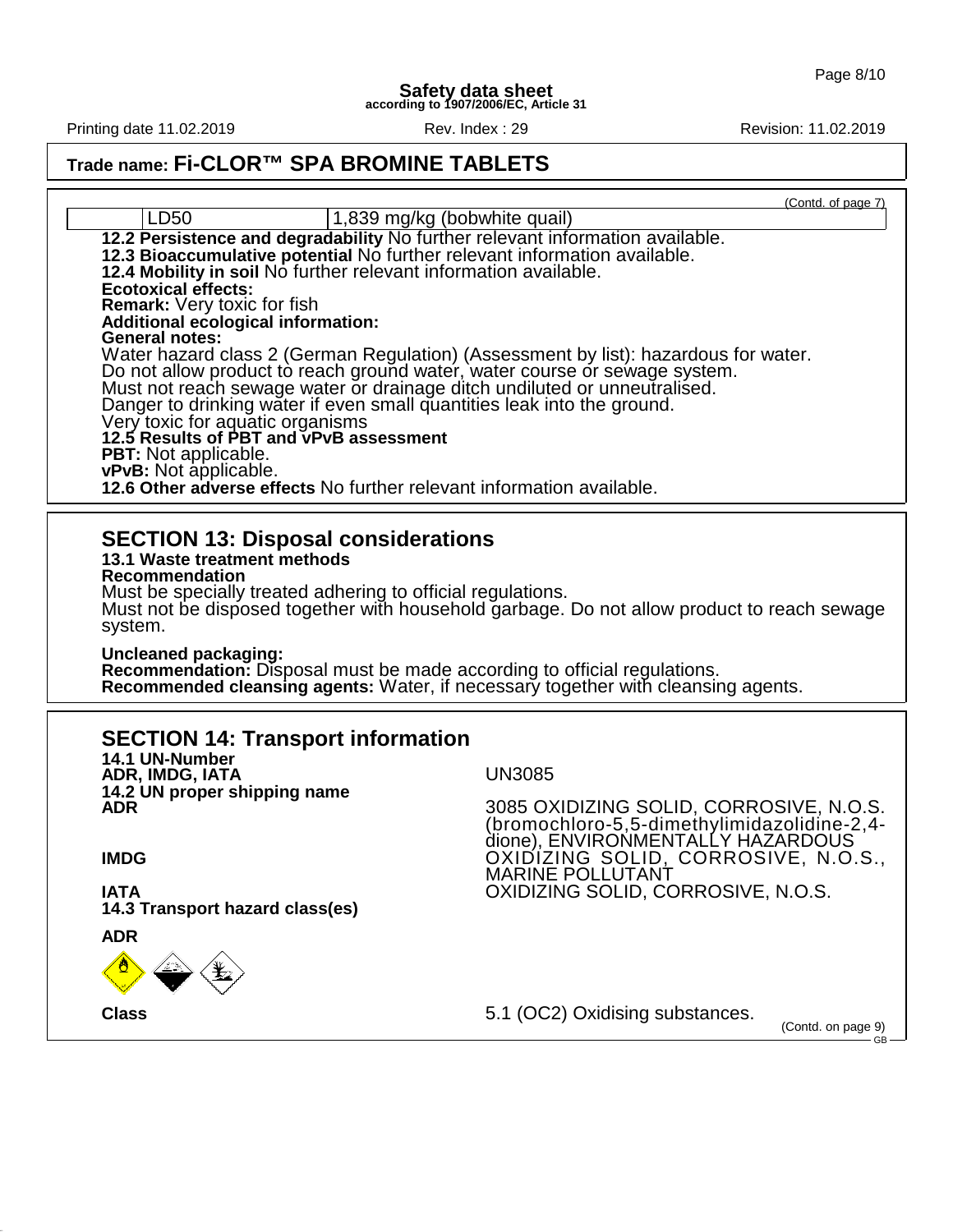Printing date 11.02.2019 **Review Rev. Index : 29 Revision: 11.02.2019** Revision: 11.02.2019

#### **Trade name: Fi-CLOR™ SPA BROMINE TABLETS** (Contd. of page 8) **Label** 5.1+8 **IMDG Class** 5.1 Oxidising substances. **Label** 5.1/8 **IATA Class** 5.1 Oxidising substances. **Label** 5.1 (8) **14.4 Packing group ADR, IMDG, IATA** III **14.5 Environmental hazards: Marine pollutant:** Yes Symbol (fish and tree)<br>Symbol (fish and tree) **Special marking (ADR): Warning: Oxidising substances.**<br>50 **Danger code (Kemler): 50 <br><b>EMS Number:** F-A,S-Q **EMS Number:** F-A,S-Q, A,S-Q, A,S-Q, A,S-Q, A,S-Q, A,S-Q, A,S-Q, A,S-Q, A,S-Q, A,S-Q, A,S-Q, A,S-Q, A,S-Q, A,S-Q, A,S-Q, A,S-Q, A,S-Q, A,S-Q, A,S-Q, A,S-Q, A,S-Q, A,S-Q, A,S-Q, A,S-Q, A,S-Q, A,S-Q, A,S-Q, A,S-Q, A,S-Q, A,S **Stowage Category<br>Handling Code Handling Code H1 Keep as dry as reasonably practicable Segregation Code** SG36 Stow "separated from" alkalis. SG49 Stow "separated from" cyanides SG60 Stow "separated from" peroxides **14.7 Transport in bulk according to Annex II of Marpol and the IBC Code** Not applicable. **Transport/Additional information: ADR Limited quantities (LQ) 5 kg**<br>Excepted quantities (EQ) Code: E1 **Excepted quantities (EQ)** Maximum net quantity per inner packaging: 30 g Maximum net quantity per outer packaging: 1000 g<br>3<br>E **Transport category Tunnel restriction code IMDG** Limited quantities (LQ)<br>
Excepted quantities (EQ) **Excepted quantities (EQ) Excepted quantities (EQ)** Maximum net quantity per inner packaging: 30 g Maximum net quantity per outer packaging: 1000 g (Contd. on page 10) GB